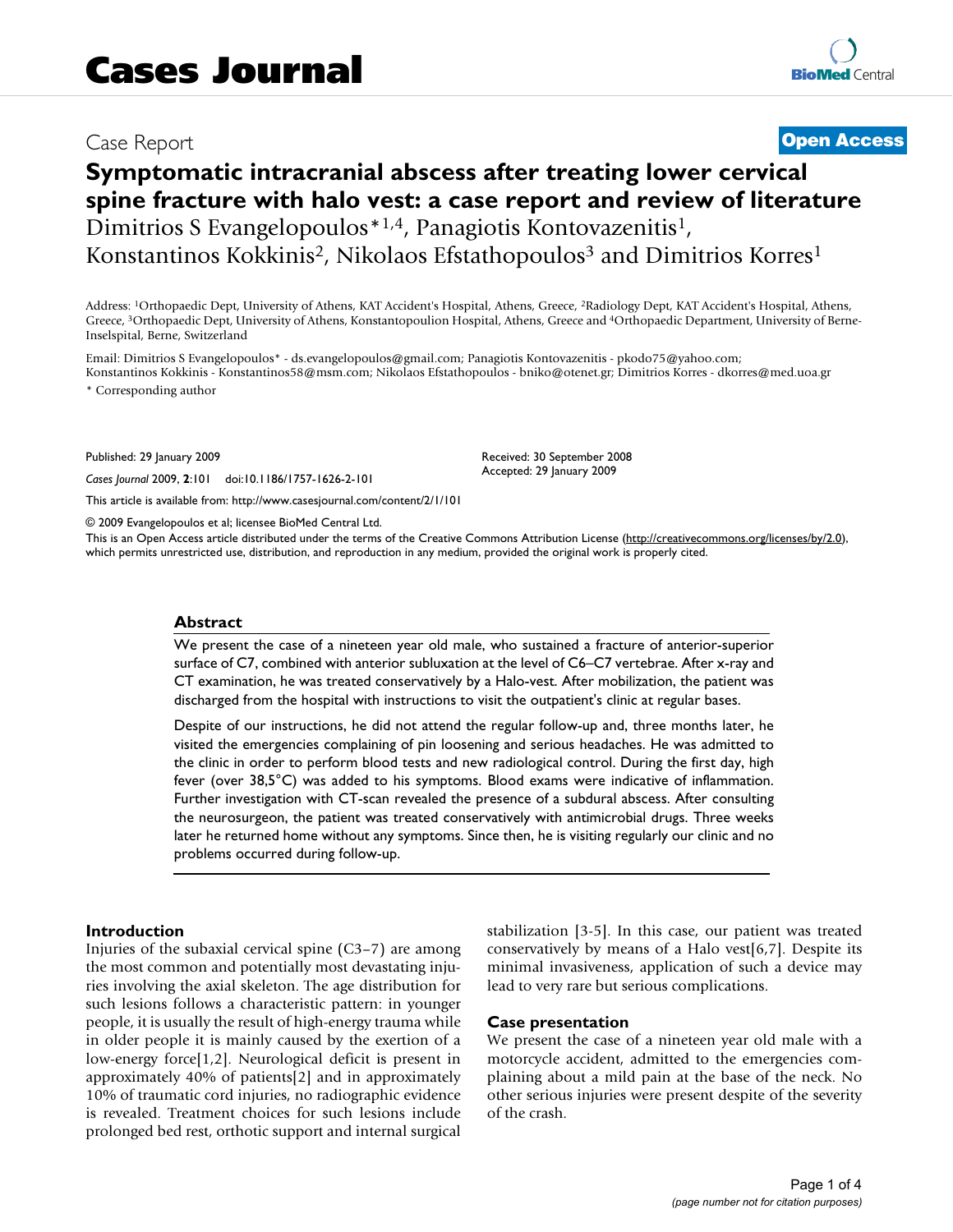A free medical history was reported. Clinical examination confirmed patient's stable respiratory and hemodynamic condition, the lower cervical pain as well as the absence of any neurological deficit. X-ray examination demonstrated a small fracture at the anterior superior surface of the C7 vertebrae indicative of a combination of flexion-destruction forces applied during the accident.

Dynamic cervical spine x-rays were indicative of instability and CT-scan 3D analysis, performed to evaluate x-ray findings, confirmed the presence of the fracture and the anterior subluxation at the C6–C7 level.

Conservative treatment with Halo-vest, x-ray evaluation of the reduction and a new neurological examination were performed, figure 1. Patient was discharged from the hospital with instructions to visit the outpatients department according to treatment schedule.

Despite of our instructions, the patient neglected visiting regularly the outpatient department and presented three months later to the emergencies complaining of mild headaches and fatigue.

Clinical examination revealed mild redness and edema of the skin as well as pin loosening and irritation at the point of pin insertion. GCS was estimated at 15/15 and no neurological deficit was detected. Lateral and anteroposterior X-rays were normal. Blood count presented an increased amount of WBCs, mainly neutrophils. Pins were tightened and patient was instructed to visit the clinic the following day for new blood and radiologic exams.

The following day, the patient was admitted in our clinic. New blood counts and x-rays were performed and samples were taken from the area of pin insertion with minimal incision and were sent to the Microbiology Department. Due to the lack of definite diagnosis, further radiological and serological tests were performed. CT-scan revealed the presence of a small subdural abscess. Immediate halo removal, Philadelphia cast application and i.v. antibiotic administration (Rocephin: IIIrd generation cephalosporine) were performed.

During the first day, our patient presented high fever (over 38,5°C), vomiting, decrease in GCS, gradually developing signs and symptoms of meningitis. Symptoms of an epileptic seizure were manifested during the first night at the hospital. After consulting the neurosurgeons, new blood counts, BSR, CRP, blood cultures and ONP were performed and CSF was sent for culture. Antiepileptic drugs (Depakine) were also added to patient's treatment. Since a skin inflammation was diagnosed at the point of pin insertion, the other systems showed no signs of inflammation (respiratory tract, urinary tract, GI system, cardiovascular system etc) and the neurological profile did not mach with our CT-scan findings, we proceeded to a cerebral MRI in order to investigate the extent of the inflammation. MRI indicated two subdural abscesses at the parietal lobe, near the transverse sinus, pressing the walls of the meninges. Cultures from CSF and from the point of pin insertion isolated Staphylococcus MRSA and proper antimicrobial drugs were administered to the patient (Vancomycin, Ciprofloxacin). Conservative treatment was suggested by the consulting neurosurgeon and therefore intravenous antibiotics were administered for six weeks under continuous neurological and serological follow-up. Moreover, cerebral CT-scans were performed in order to evaluate treatment's efficiency. All neurologic symptoms resolved after treatment and no other tonicclonic seizure occurred, figure 2.

# **Discussion**

Comparing to the upper part, lower cervical spine possesses a homologous anatomic pattern. This fact has a



**Figure 1 Lateral pre and post reduction x-rays**.





**Figure 2 Pre-treatment/post-treatment CT scan**.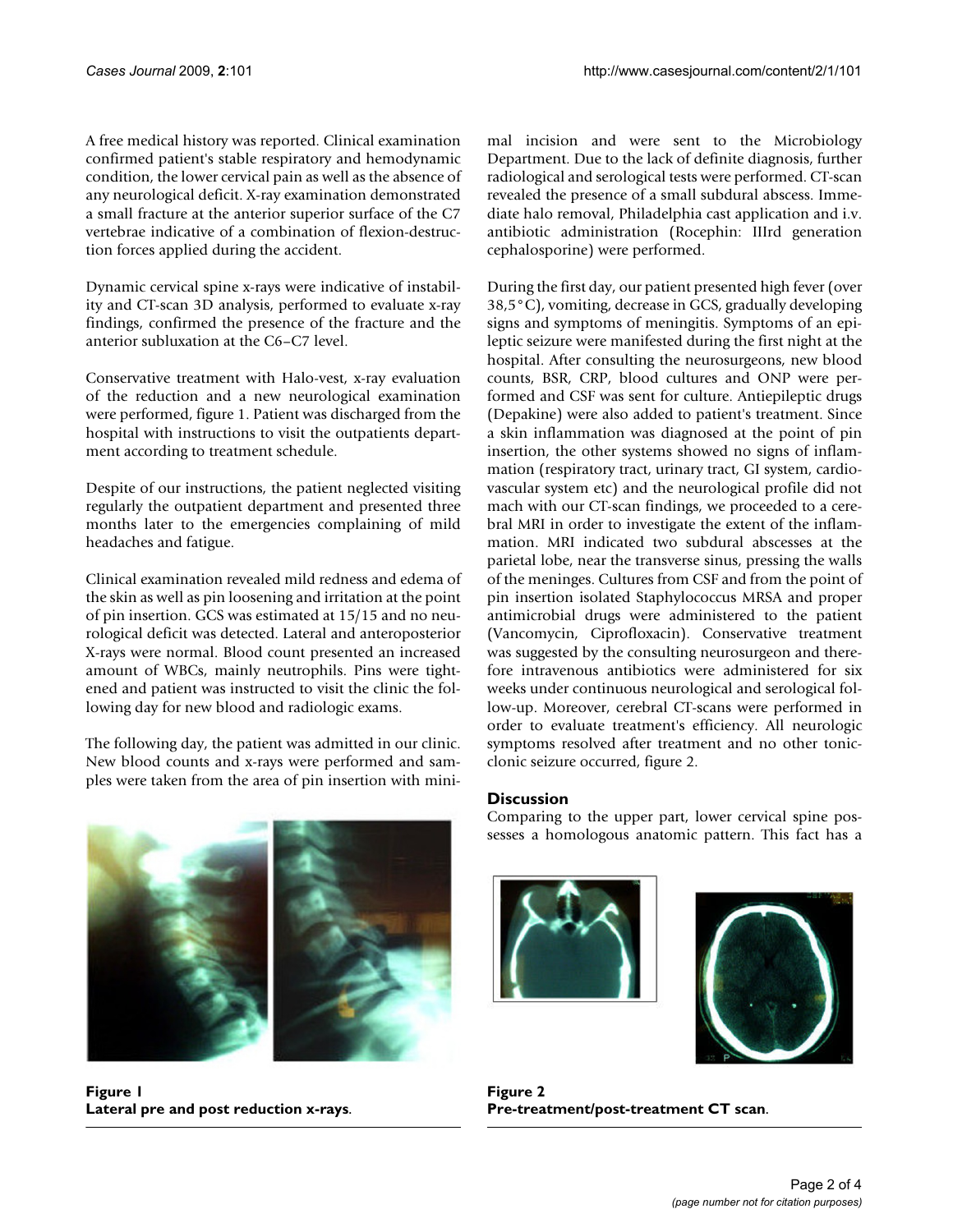direct effect on the type of lesions observed in this particular area, leading mainly to two important problems: the ligamentous-osseous instability and the neurological deficit.

Conservative treatment, either by means of traction followed by a Philadelphia cast or by means of a Halo Vest, for stable and certain unstable lesions, is well documented in the literature. Despite of its minimal invasiveness, the application of a Halo vest is associated with minor or major complications such as pin site infections leading to superficial or deep infections. Various other minor complications that have been reported in the literature include pressure sores, nerve injury, dysphagia, severe scars. Reported major complications, include cranial osteomyelitis, abscess formation, halo dislodgement and loss of fracture alignment or reduction[8].

Several authors[9-12] have reported asymptomatic brain abscesses as a result of a halo orthosis.

Goodman et al. [13] reported four cases of asymptomatic brain abscess. At least two of them were associated with tightening of the halo loosened screws.

Rosenblum et al[14] published the case of a 23 year old male with spinal cord injury that developed extreme agitation and psychosis after halo application, due to an intracranial abscess. Patient's pathologic behavior resolved after receiving treatment for the abscess. This was the first report in the literature for a symptomatic abscess after halo vest treatment. In 2001, Papagelopoulos et al[15] reported intracranial pin penetration and asymptomatic epidural abscess formation in a patient with medical history of cranioplasty and ankylosing spondylitis. Kingma et al[16], in 2006, reported the case of a 76 yearold male with ankylosing spondylitis and an unstable fracture at the level of the  $6<sup>th</sup>$  and  $7<sup>th</sup>$  cervical vertebrae, treated conservatively with a halo vest. Eight weeks post application pin loosening and headaches appeared combined with an epileptic seizure. MRI confirmed the diagnosis and after conservative treatment, no other seizures occurred. Saeed et al [17] in 2007, reported a case of a brain abscess after halo treatment, causing right-sided headaches fourteen days post application. After halo removal he noted purulent discharge from the right occipital pin side, worsening headaches and associated nausea and vomiting. Symptoms resolved after surgical abscess evacuation and proper intravenous treatment.

#### **Conclusion**

Our medical staff is familiar with the use of Halo since this device has been often used in the conservative treatment of cervical spine fractures. During these years no serious complications occurred. All our patients are instructed to visit the outpatient clinic at regular bases for clinical and x-ray examination. Rare minor complications, mainly superficial pin site infections, are treated conservatively by means of oral antibiotics. Early removal of the device due to infection has never been performed in any of our patients.

An orthopaedic surgeon should always bear in mind that conservative treatment with minimal invasive devices even in experienced hands may lead to life threatening complications. The possibility of such complications should always be taken into consideration when dealing with such devices and extreme consciousness and proper follow-up are mandatory in order to be able to deal successfully such serious problems.

## **Consent**

Written informed consent was obtained from the patient for publication of this case report and any accompanying images. A copy of the written consent is available for review by the Editor-in-Chief of this journal.

## **Competing interests**

The authors declare that they have no competing interests.

## **Authors' contributions**

EDS diagnosed, treated the patient post admittance in the clinic and wrote the manuscript. KP treated the patient post admittance and collected data. KK performed the CTscans and MRI. EN supervised treatment and reviewed manuscript. KD advised and supervised treatment and reviewed manuscript. All authors read and approved the final manuscript.

#### **References**

- 1. Allen BL, Ferguson RL, Lehmann TR, O'Brien RP: **[A mechanistic](http://www.ncbi.nlm.nih.gov/entrez/query.fcgi?cmd=Retrieve&db=PubMed&dopt=Abstract&list_uids=7071658) [classification of closed, indirect fractures and dislocations of](http://www.ncbi.nlm.nih.gov/entrez/query.fcgi?cmd=Retrieve&db=PubMed&dopt=Abstract&list_uids=7071658) [the lower cervical spine.](http://www.ncbi.nlm.nih.gov/entrez/query.fcgi?cmd=Retrieve&db=PubMed&dopt=Abstract&list_uids=7071658)** *Spine* 1982, **7:**1-27.
- 2. Goodrich J, Riddle T, Hu S: **Lower Cervical Spine Fractures and Dislocations.** *eMedicine* 2005.
- 3. An HS: **[Internal fixation of the cervical spine: current indica](http://www.ncbi.nlm.nih.gov/entrez/query.fcgi?cmd=Retrieve&db=PubMed&dopt=Abstract&list_uids=10795026)[tions and techniques.](http://www.ncbi.nlm.nih.gov/entrez/query.fcgi?cmd=Retrieve&db=PubMed&dopt=Abstract&list_uids=10795026)** *J Am Acad Orthop Surg* 1995, **3(4):**194-206.
- 4. Daneyemez M, Kahraman S, Gezen F, Sirin S: **Cervical spine injuries and management; Experience with 235 patients in 10 years.** *Minim Invas Neurosurg* 1999, **42:**6-9.
- 5. Chan RC, Schweigel JF, Thompson GB: **[Halo-thoracic brace](http://www.ncbi.nlm.nih.gov/entrez/query.fcgi?cmd=Retrieve&db=PubMed&dopt=Abstract&list_uids=6827347) [immobilisation in 188 patients with acute cervical spine inju](http://www.ncbi.nlm.nih.gov/entrez/query.fcgi?cmd=Retrieve&db=PubMed&dopt=Abstract&list_uids=6827347)[ries.](http://www.ncbi.nlm.nih.gov/entrez/query.fcgi?cmd=Retrieve&db=PubMed&dopt=Abstract&list_uids=6827347)** *J Neurosurg* 1983, **58:**508-15.
- 6. Cooper PR, Maravilla KR, Sklar FH, Moody SF, Clark WK: **[Halo](http://www.ncbi.nlm.nih.gov/entrez/query.fcgi?cmd=Retrieve&db=PubMed&dopt=Abstract&list_uids=430154) [immobilisation of cervical spine fractures, indications and](http://www.ncbi.nlm.nih.gov/entrez/query.fcgi?cmd=Retrieve&db=PubMed&dopt=Abstract&list_uids=430154) [results.](http://www.ncbi.nlm.nih.gov/entrez/query.fcgi?cmd=Retrieve&db=PubMed&dopt=Abstract&list_uids=430154)** *J Neurosurg* 1979, **50:**603-10.
- 7. Rockswold GL, Bergman TA, Ford SE: **[Halo immobilisation and](http://www.ncbi.nlm.nih.gov/entrez/query.fcgi?cmd=Retrieve&db=PubMed&dopt=Abstract&list_uids=2381008) [Surgical fusion: Relative indications and effectiveness in the](http://www.ncbi.nlm.nih.gov/entrez/query.fcgi?cmd=Retrieve&db=PubMed&dopt=Abstract&list_uids=2381008) [treatment of 140 cervical spine injuries.](http://www.ncbi.nlm.nih.gov/entrez/query.fcgi?cmd=Retrieve&db=PubMed&dopt=Abstract&list_uids=2381008)** *J Trauma* 1990, **30:**893-8.
- 8. Garfin SR, Botte MJ, Waters RL, Nickel VL: **[Complications in the](http://www.ncbi.nlm.nih.gov/entrez/query.fcgi?cmd=Retrieve&db=PubMed&dopt=Abstract&list_uids=3949826 ) [use of the Halo fixation device.](http://www.ncbi.nlm.nih.gov/entrez/query.fcgi?cmd=Retrieve&db=PubMed&dopt=Abstract&list_uids=3949826 )** *J Bone Joint Surg* 1986, **68A:**320-6.
- 9. Whitehill R, Richman JA, Glaser JA: **[Failure of immobilization of](http://www.ncbi.nlm.nih.gov/entrez/query.fcgi?cmd=Retrieve&db=PubMed&dopt=Abstract&list_uids=3949827) [the cervical spine by halo vest. A report of five cases.](http://www.ncbi.nlm.nih.gov/entrez/query.fcgi?cmd=Retrieve&db=PubMed&dopt=Abstract&list_uids=3949827)** *J Bone Joint Surg Am* 1986, **68(3):**326-32.
- 10. Williams FH, Nelms DK, McGaharan KM: **[Brain abcess: a rare](http://www.ncbi.nlm.nih.gov/entrez/query.fcgi?cmd=Retrieve&db=PubMed&dopt=Abstract&list_uids=1580780 ) [complication of halo usage.](http://www.ncbi.nlm.nih.gov/entrez/query.fcgi?cmd=Retrieve&db=PubMed&dopt=Abstract&list_uids=1580780 )** *Ach Phys Med Rehabil* 1992, **73(5):**490-2.